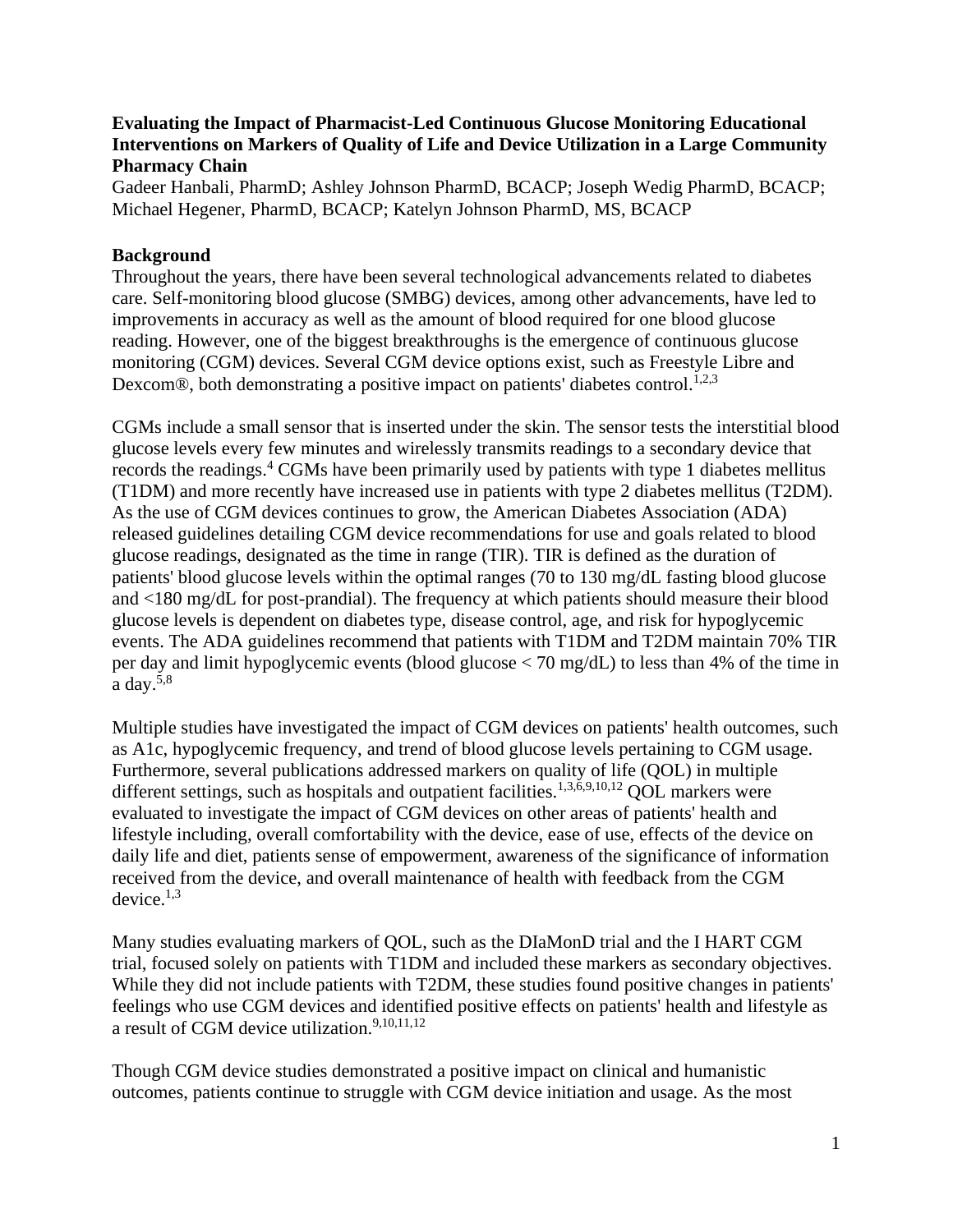accessible healthcare professionals, pharmacists are uniquely positioned to serve as a resource for patients initiating CGM devices. When patients begin using CGM devices, pharmacists can provide education on how to properly use these devices in addition to what to expect, recommendations for frequency of use, and therapeutic goals.

Community pharmacists work to provide patients with the information and education needed to optimize CGM device utilization. However, even though pharmacists are highly accessible and equipped to provide education, many patients continue to struggle to initiate CGM devices and interpreting their results. Improving CGM device utilization is imperative to improving health outcomes for patients. The purpose of this study was to assess the effects pharmacist education on markers of QOL and CGM device utilization by incorporating a pharmacist follow-up after CGM device initiation.

# **Objectives**

This study evaluated the impact of a community pharmacist-led CGM device educational intervention program on patient markers of QOL and CGM device utilization in patients with diabetes who fill prescriptions at a large community pharmacy chain. The primary objective was to determine the impact of pharmacist-led educational interventions on patients' markers of QOL post CGM initiation. The secondary objectives were to assess patients' TIR, episodes of hypoglycemia, and CGM device fill history and device utilization.

# **Methods**

# **Practice Description**

Kroger Health is a large community pharmacy chain that operates over 2,300 pharmacies in 37 states and 215 convenience care clinics in nine states. Each location is employed with a healthcare team committed to helping people live healthier lives. Recently, Kroger Health became the first national chain pharmacy to obtain Community Pharmacy Practice Accreditation through the National Association Boards of Pharmacy. This project was implemented within one regional division of the chain, which consists of 103 pharmacies. Pharmacists in this division routinely provide a wide variety of direct patient care services, including biometric healthcare screenings, vaccine services, medication therapy management services, chronic disease state management, and appointment-based medication synchronization services. In addition, many Kroger Health pharmacies across the country offer advanced clinical services.

# **Training**

The pharmacy resident completed training to interpret new therapy fill reports to identify and target potential study patients. Additionally, the pharmacy resident completed CGM manufacturer-specific training to be proficient in providing CGM device utilization education, identify episodes of hypoglycemia, provide education on management, and troubleshoot CGM device questions. The pharmacy resident designed a standardized script to guide patient encounters.

# **Patient Eligibility**

As part of an existing diabetes care program, patients were targeted for CGM device initiation based on SMBG testing frequency and insulin utilization. Organization leadership generated new therapy fill reports in the pharmacy management system to identify eligible patients. The report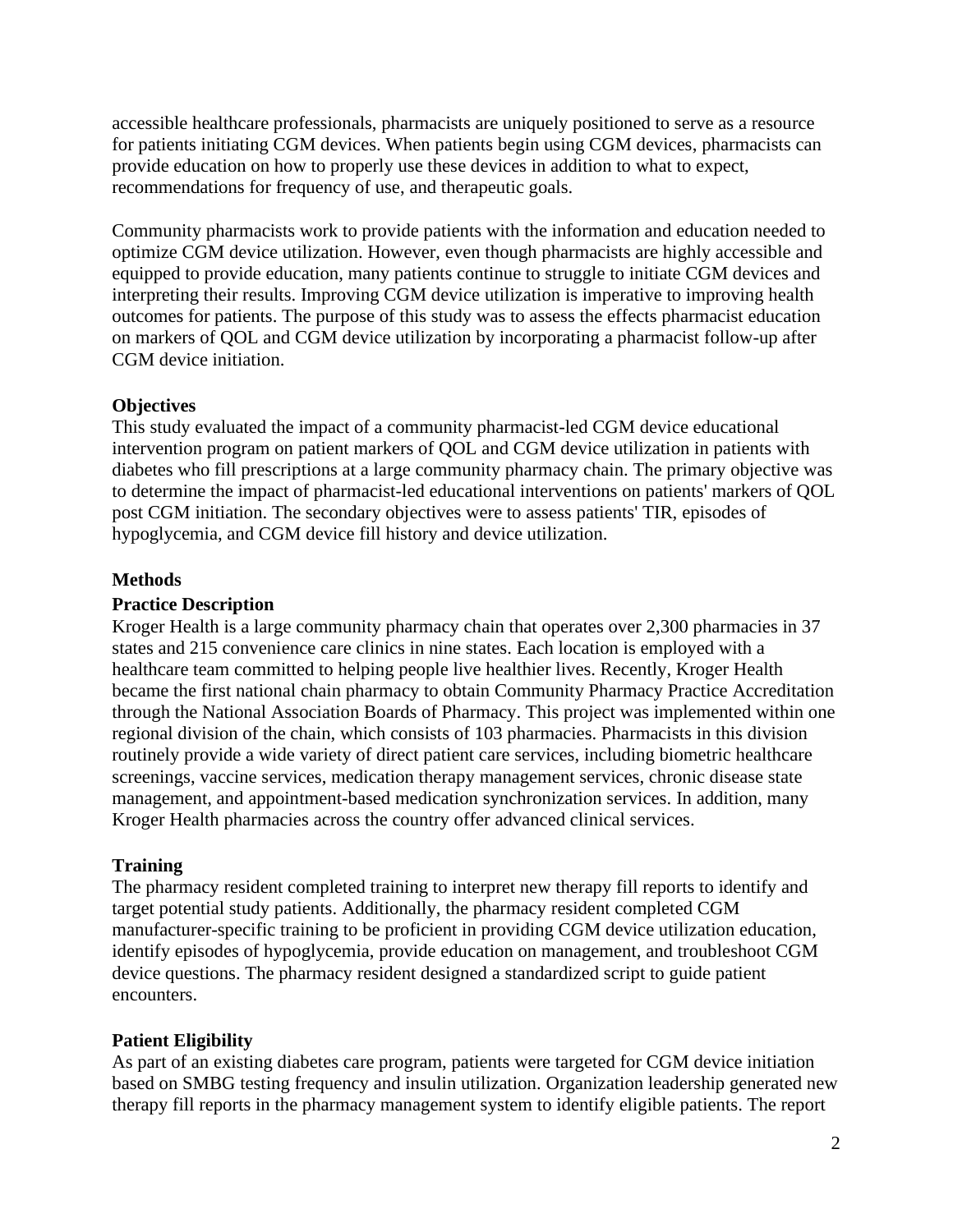identified patients who recently initiated CGM devices, such as the Freestyle Libre Reader and Dexcom® Receiver. Pharmacies were randomized into control or intervention groups based on a comparison of their average weekly prescription fill count. Patients associated with each pharmacy were then placed into the control and intervention groups, respectively. This study included patients with T1DM and T2DM. Patients who were pregnant, did not speak English as a first language, or under the age of 18 were excluded from study participation. Patients who filled a CGM device for greater than three months were also excluded.

#### **Intervention**

For the intervention and control group, the pharmacy resident outreached patients telephonically at the 14-day and 45-60 day mark from the first fill of the CGM device. Upon the initial encounter with both the control and intervention group, the resident administered the markers of QOL survey and collected clinical data from the patients. If a patient in the control group required counseling at the initial encounter, they were excluded from the study since they no longer met the inclusion criteria of the control group. At the initial encounter with the intervention group, the resident discussed device usage, provided education, troubleshot any technical issues, and discussed diabetes care goals, such as TIR, episodes of hypoglycemia, and frequency of device utilization. Then the resident administered the 45-60 day follow-up encounter and provided patient education, as appropriate, to all patients in the control and intervention groups. All results were confidential as patient identifiers were not be collected.

#### **Evaluation**

This study was a retrospective and prospective, multisite study under review by the University of Cincinnati Institutional Review Board. The training period occurred in December 2020, with longitudinal project support provided following the training. The implementation period and data collection began in February 2021 and was completed in June 2021. For the primary outcome A paired t-test was used to analyze pre- and post-survey data from the intervention and control group. Descriptive statistics were used to analyze secondary objectives.

### **Measurement of Primary Objective**

The primary objective, determining the impact of pharmacist-led educational interventions on patients' markers of QOL, was measured by evaluating changes in patient QOL survey responses at 14-days and 45-60 days post-CGM initiation. Patients' responses were evaluated using a fivepoint Likert scale. The pharmacy resident entered the responses while engaging with the patients telephonically. The survey responses were collected and stored in the Research Electronic Data Capture (REDCap) platform. REDCap is a HIPAA compliant, secure web application used for building and managing online surveys and databases.

#### **Measurement of Secondary Objective**

The secondary objectives were to assess the impact on patients' TIR, episodes of hypoglycemia, CGM device fill history, and device utilization. The pharmacy resident assessed changes in TIR or episodes of hypoglycemia in the control and intervention groups at the initial and follow-up encounters. Additionally, patient CGM fill history in the pharmacy management system and patient-reported frequency of device utilization was evaluated. All data was stored in REDCap.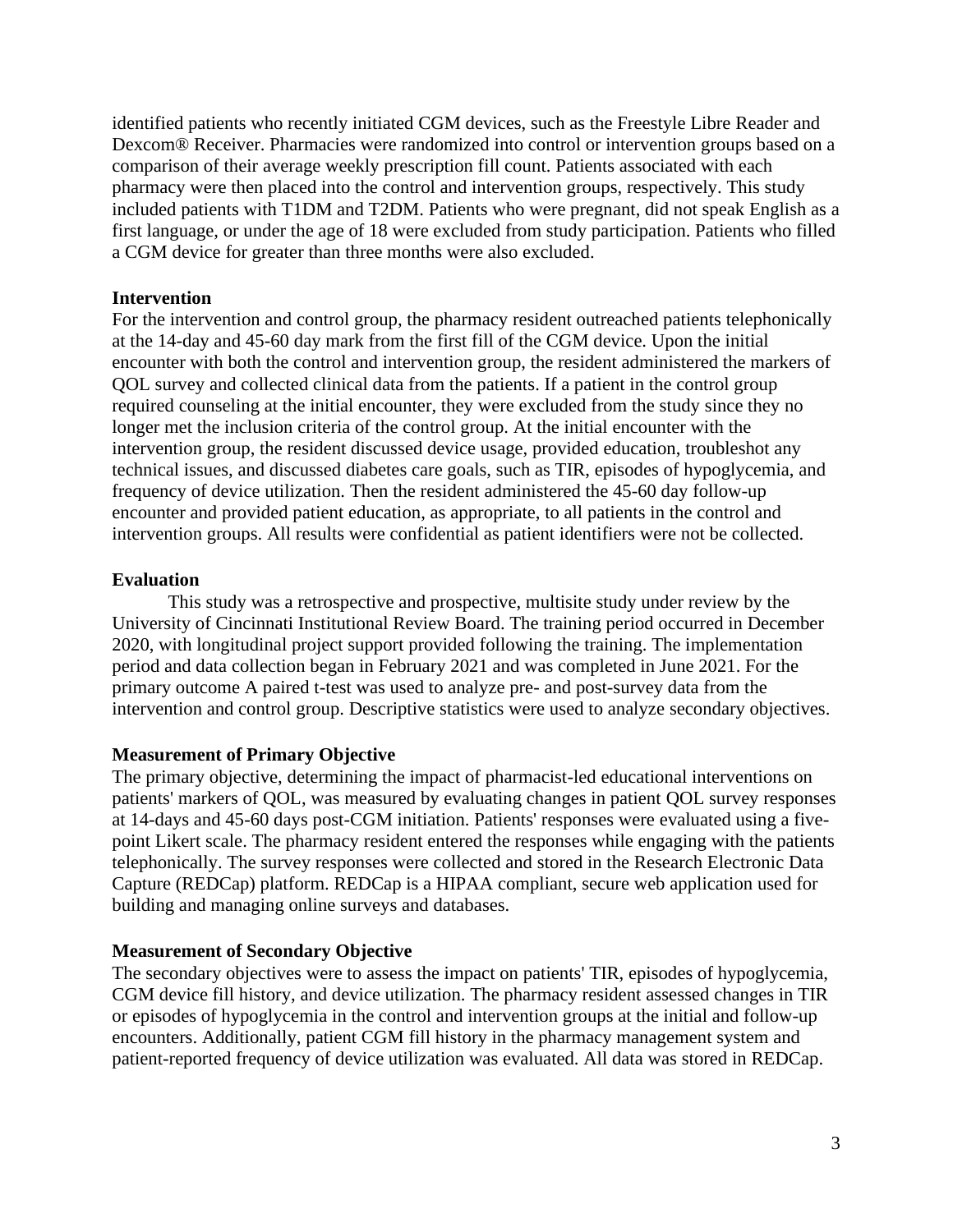### **Results**

Between February and June 2021, 189 patients were targeted as potential patients for this study (Figure 1). The pharmacy resident contracted each patient at least two occasions, with a nondescript voicemail recorded if the patient was unable to be reached. At the second attempt, if no response was received, the patient was marked as unable to reach. Patients who were successfully reached were informed before the initiation of the survey that if they would no longer like to participate in the survey, they were able to stop at any time. Patients were able to decline participation if they did not feel comfortable participating or did not want to participate. Of the 33 patients who participated in the survey-based study, 16 were in the control group, and 17 were in the intervention group. During the follow-up, ten of the original patients were successfully outreached and participated in the follow-up survey, seven from the control group and three from the intervention group



**Figure 1: Patient Screening, Allocation, and Study Follow-up**



Patients were equally distributed in terms of patient demographics, as shown in Table 1. Of note, most patients were diagnosed with T2DM, but two patients in each group were diagnosed with T1DM. Just over half of the intervention group was female, while just over half of the control group was male. Most of the patients in both groups initiated their CGM device in the past one to three weeks. A quarter of the control group had a TIR greater than 90%, six of the patients in the control group had a time below range (TBR) less than 1%, and five patients had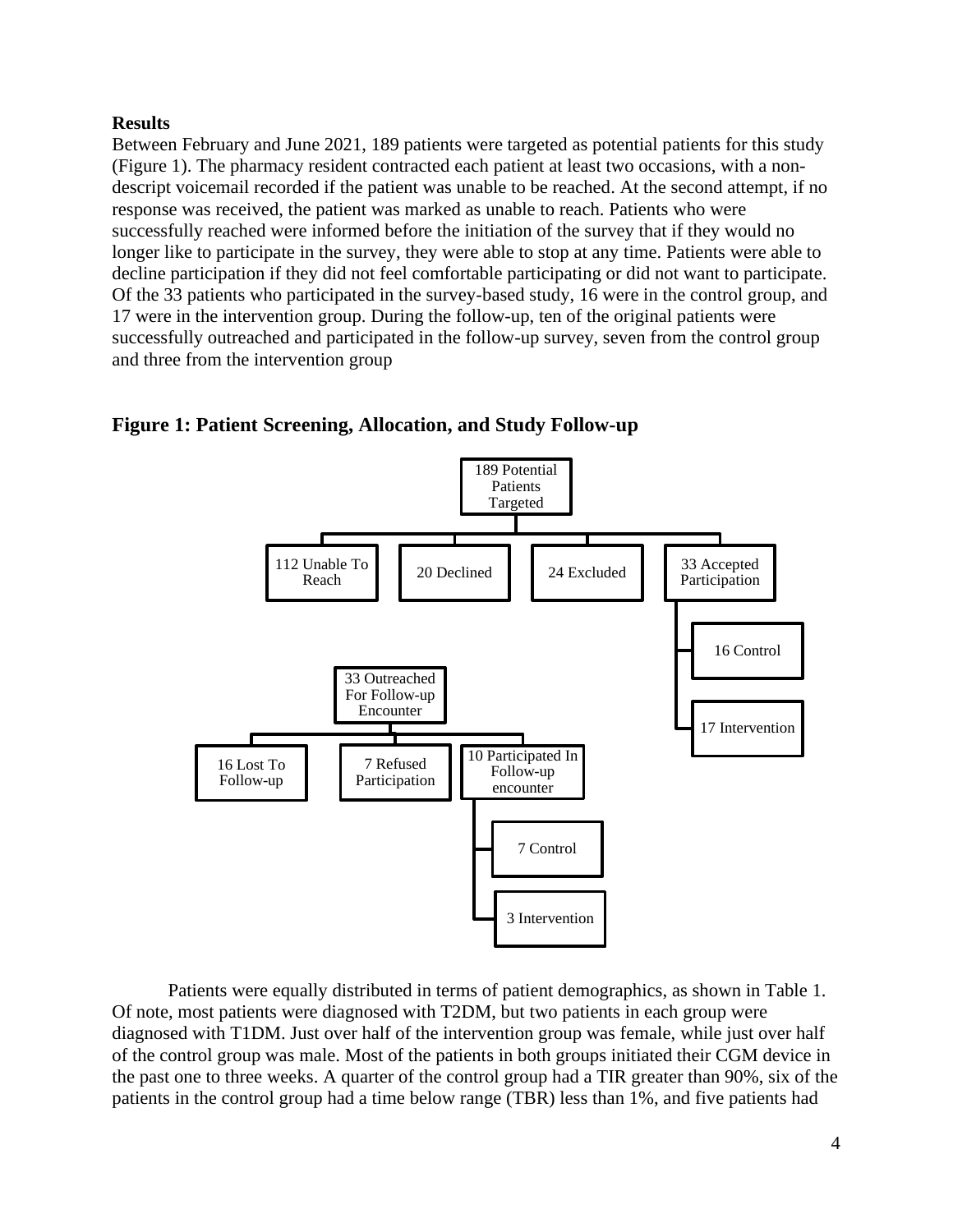an A1c above 9.5%. Five patients in the intervention group were unable to retrieve their initial TIR and TBR data. Additionally, two patients could not recall their most recent A1c, restricting researchers' ability to compare data for the initial and follow-up encounter.

| Table 1: Initial Baseline Patient Demographics (n, %) |                               |                              |  |  |  |  |  |
|-------------------------------------------------------|-------------------------------|------------------------------|--|--|--|--|--|
| Demographic                                           | Control $(n=16)$              | Intervention $(n=17)$        |  |  |  |  |  |
| <b>Mean Age</b>                                       | 51.5 years                    | 51.8 years                   |  |  |  |  |  |
| Gender                                                | 10 (63%) male, 6 (37%) female | 8 (47%) male, 9 (53%) female |  |  |  |  |  |
| <b>Diabetes Type</b>                                  |                               |                              |  |  |  |  |  |
| Type 1 Diabetes Mellitus                              | 2(12%)                        | 2(12%)                       |  |  |  |  |  |
| Type 2 Diabetes Mellitus                              | 14 (88%)                      | 15 (88%)                     |  |  |  |  |  |
| <b>Device Type</b>                                    |                               |                              |  |  |  |  |  |
| Dexcom G6                                             | 6(37%)                        | 7(41%)                       |  |  |  |  |  |
| Freestyle Libre 1 or 2                                | 10(63%)                       | 10(59%)                      |  |  |  |  |  |
| <b>Device Duration</b>                                |                               |                              |  |  |  |  |  |
| Less than 1 week                                      | 1(6%)                         | $0(0\%)$                     |  |  |  |  |  |
| 1 to 3 weeks                                          | $8(50\%)$                     | 10(59%)                      |  |  |  |  |  |
| One month                                             | 6(37%)                        | 7(41%)                       |  |  |  |  |  |
| Other (i.e., not started)                             | 1(6%)                         | $0(0\%)$                     |  |  |  |  |  |
| 14 Day Time in Range (TIR)                            |                               |                              |  |  |  |  |  |
| Less than 70%                                         | 5(31%)                        | 9(53%)                       |  |  |  |  |  |
| Between 70-90%                                        | 3(19%)                        | 1(6%)                        |  |  |  |  |  |
| Greater than 90%                                      | 4(25%)                        | 2(12%)                       |  |  |  |  |  |
| Not applicable                                        | 4(25%)                        | 5(29%)                       |  |  |  |  |  |
| 14 Day Time below Range                               |                               |                              |  |  |  |  |  |
| (TBR)                                                 |                               |                              |  |  |  |  |  |
| Greater than 5%                                       | 3(19%)                        | 3(18%)                       |  |  |  |  |  |
| Between 1.5-5%                                        | 3(19%)                        | 6(35%)                       |  |  |  |  |  |
| Less than 1%                                          | 6 (37%)                       | 3(18%)                       |  |  |  |  |  |
| Not applicable                                        | 4(25%)                        | 5(29%)                       |  |  |  |  |  |
| <b>Recent Provider HbA1c%</b>                         |                               |                              |  |  |  |  |  |
| Less than 7.0%                                        | 6(37%)                        | 3(18%)                       |  |  |  |  |  |
| Between 7.0-9.5%                                      | 5(31%)                        | 5(29%)                       |  |  |  |  |  |
| Greater than 9.5%                                     | 5(31%)                        | 7(41%)                       |  |  |  |  |  |
| Other (i.e., no value)                                | $0(0\%)$                      | 2(12%)                       |  |  |  |  |  |

With a limited follow-up sample, there was a positive shift in patients' sense of empowerment throughout their responses, device utilization related to daily activities, and sense of freedom regarding their CGM device and disease state (Table 2). The question which evaluated patients' worry about controlling their blood sugar realized a significant shift from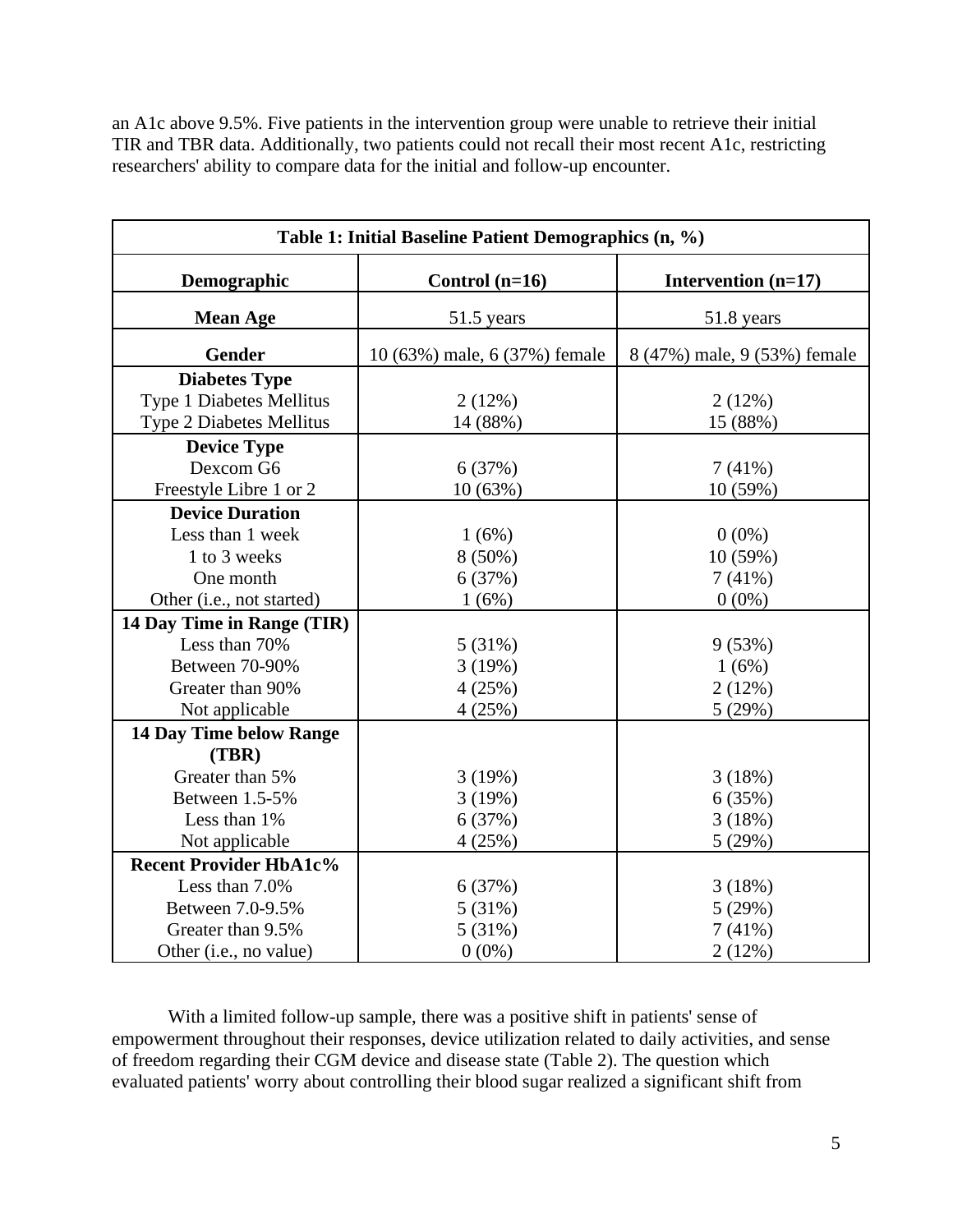neutral upon initial assessments to patients agreeing with this statement on average for the intervention group and a minimal positive change for the control group.

| Table 2. Patient Survey Responses Evaluating Markers of Quality of Life |                  |                                 |                         |                                |  |  |  |  |  |
|-------------------------------------------------------------------------|------------------|---------------------------------|-------------------------|--------------------------------|--|--|--|--|--|
| <b>Survey</b><br>"Using this device:"                                   |                  | <b>Initial Survey</b>           | <b>Follow-up Survey</b> |                                |  |  |  |  |  |
|                                                                         | Control $(n=16)$ | <b>Intervention</b><br>$(n=17)$ | Control $(n=7)$         | <b>Intervention</b><br>$(n=3)$ |  |  |  |  |  |
| Allows more freedom in daily life                                       | 4.75             | 4.41                            | 4.85 $(10.10)$          | 4.67 $(10.26)$                 |  |  |  |  |  |
| It's easy to get a blood sugar<br>reading                               | 4.88             | 5.00                            | 5.00 $(10.12)$          | 5.00 (no $\Delta$ )            |  |  |  |  |  |
| Helps me to be sure about making<br>diabetes decisions                  | 4.75             | 4.35                            | 4.85 $(10.10)$          | 4.33 $(10.02)$                 |  |  |  |  |  |
| Causes me to be more worried<br>about controlling my blood sugar        | 3.13             | 3.00                            | 3.29 $(10.16)$          | 4.33 $(1.33)$                  |  |  |  |  |  |
| Helps me understand how my<br>daily activities impact my blood<br>sugar | 4.50             | 4.53                            | 5.00 $(10.50)$          | 4.33 $(10.20)$                 |  |  |  |  |  |
| Helps to keep low blood sugars<br>from happening                        | 4.33             | 4.12                            | 5.00 $(10.12)$          | 4.33 $(10.21)$                 |  |  |  |  |  |

1= strongly disagree, 2=disagree, 3=neutral, 4=agree, and 5=strongly agree

The response rate for the follow-up survey was small, with ten patients successfully completing the follow-up encounter. In addition, as patients continued to use their devices, their TIR fluctuated from initial and follow-up. Therefore, patients' responses were divided into control and intervention groups (Table 3). Patients in both groups consistently refilling their CGM sensors based off of the fill history from the pharmacy management system. None of the patients reported changes in their frequency of use throughout the duration of the project. Both groups shared trends with the exception of a few patients; the longer the patients had their CGM devices, the less they were within their TIR.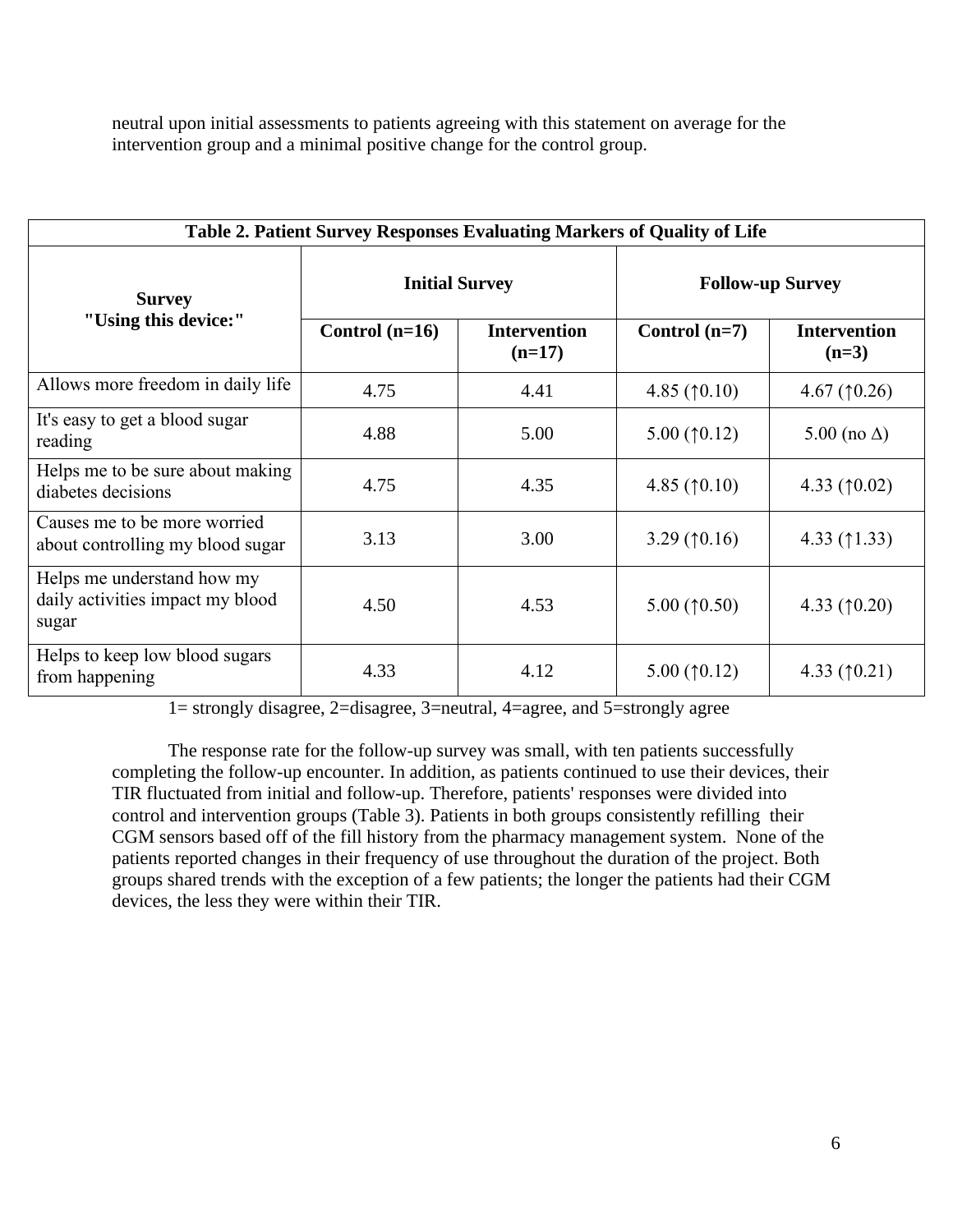| Table 3. Patient Survey Responses Evaluating Clinical Data |              |                    |                         |                         |                                    |                                    |                  |                              |  |  |
|------------------------------------------------------------|--------------|--------------------|-------------------------|-------------------------|------------------------------------|------------------------------------|------------------|------------------------------|--|--|
| <b>Patient</b>                                             |              | <b>Device</b>      | 14 days                 |                         | 14 days                            |                                    | 30 days          |                              |  |  |
|                                                            | Group        |                    | <b>Initial</b><br>TIR % | <b>Initial</b><br>TBR % | Follow-<br>up TIR<br>$\frac{0}{0}$ | Follow-<br>up TBR<br>$\frac{0}{0}$ | TIR <sup>%</sup> | Follow-up Follow-up<br>TBR % |  |  |
| $\mathbf{1}$                                               | Control      | Dexcom G6          |                         |                         |                                    |                                    |                  |                              |  |  |
| 5                                                          | Control      | Freestyle<br>Libre | 99                      | $\boldsymbol{0}$        | 87                                 | $\mathbf{0}$                       | 93               | $\mathbf{1}$                 |  |  |
| $8\,$                                                      | Control      | Dexcom G6          | 99                      | $\leq$ 1                | 79                                 | $\mathbf{0}$                       | 86               | $\boldsymbol{0}$             |  |  |
| 9                                                          | Control      | Dexcom G6          | 70                      | $\overline{4}$          |                                    |                                    |                  |                              |  |  |
| 10                                                         | Control      | Freestyle<br>Libre | 99                      | $\overline{0}$          | 99                                 | $\mathbf{1}$                       | 98               | $\mathbf{1}$                 |  |  |
| 11                                                         | Control      | Freestyle<br>Libre | 38                      | 27                      | 32                                 | 20                                 | 35               | 25                           |  |  |
| 14                                                         | Control      | Freestyle<br>Libre | 71                      | 13                      | 61                                 | 34                                 | 65               | 31                           |  |  |
| $\overline{2}$                                             | Intervention | Freestyle<br>Libre |                         |                         | 11                                 | $\overline{7}$                     | 25               | $\overline{4}$               |  |  |
| 6                                                          | Intervention | Freestyle<br>Libre | 14                      | $\mathbf{1}$            | 10                                 | $\mathbf{0}$                       | 20               | $\mathbf{1}$                 |  |  |
| $\overline{7}$                                             | Intervention | Dexcom G6          | 95                      | $\overline{3}$          |                                    |                                    |                  |                              |  |  |

#### **Discussion**

During the study period, patients demonstrated an improvement in markers of QOL. In addition, patients from the intervention group showed an increase in understanding how to access and interpret the available data from their respective devices. During the follow-up encounter, when discussing with patients' from the control group, they also demonstrated an understanding of how to pull up the data from their respective devices. However, only a few showed an understanding of the meaning of their data. Overall, in both groups, device utilization was consistent throughout the study. The pharmacy resident was able to properly educate patients on the current ADA guidelines and understanding of device placement and guided patients through application and technology-related issues.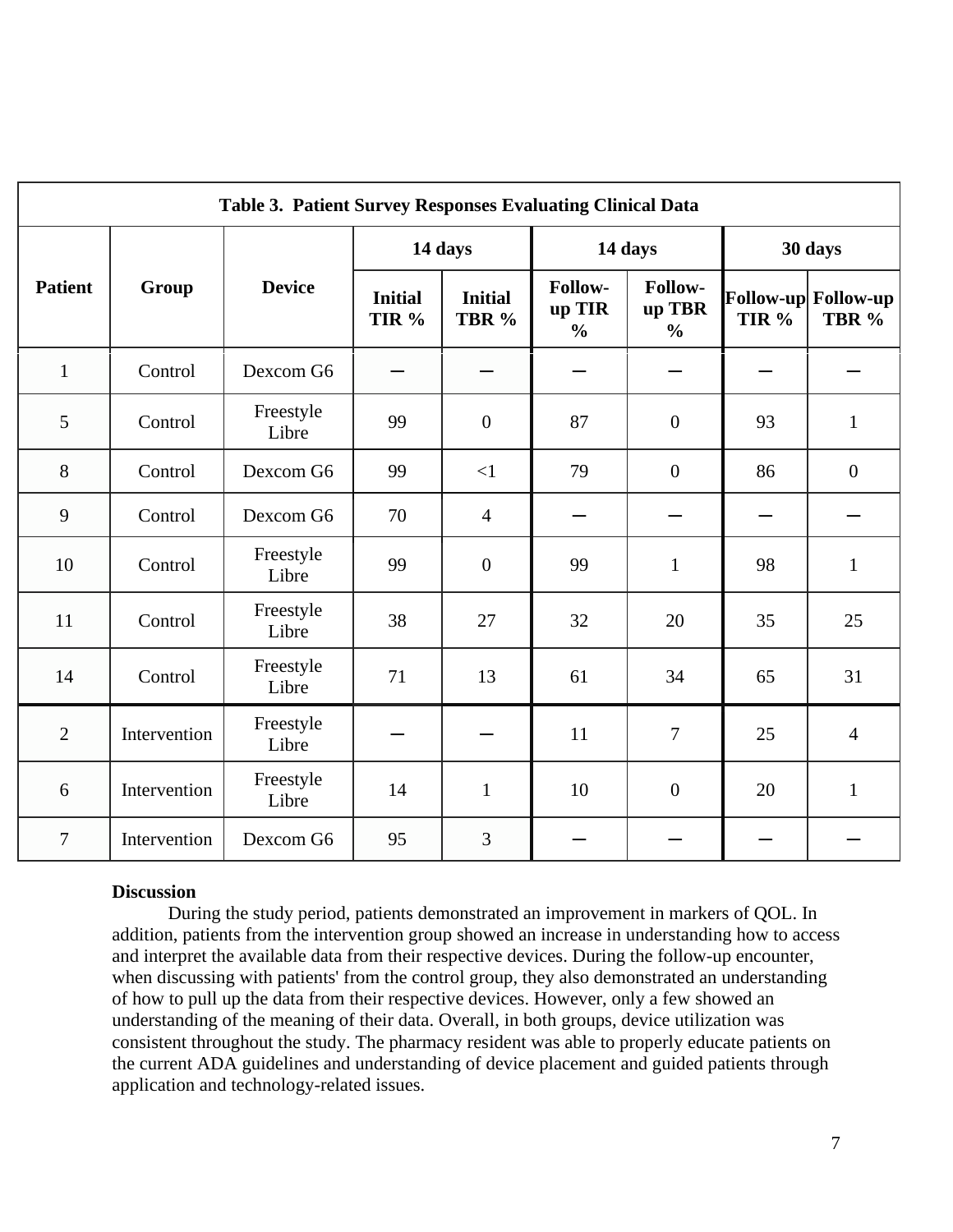There was an increase in patients' awareness of their disease state due to the initiation of a CGM device, helping them understand the effects of their lifestyle and activity levels. Multiple patients stated that they felt underprepared for using their CGM device due to a lack of guidance from their pharmacist and other healthcare professionals. Adherence to CGM devices and device fill history was not a barrier for these study patients, and device-related sensory component issues were appropriately addressed either by patients or by referral from the pharmacy resident. All CGM device manufacturers involved readily replaced components of the devices at patients' request.

Upon further discussion with intervention patients during the follow-up survey, patients indicated they became more worried about controlling their blood sugar meaning their disease state became something that was significant and important to them. Patients in the intervention group worried in a manner that helped them be mindful of their disease state, while patients in the control group were less worried about controlling their blood sugar. Overall, patients positively associated their sense of empowerment and control of their disease state with the use of their CGM device.

Of the 33 patients who initially engaged in the survey, ten were reached for the follow-up survey. Despite an existing patient relationship established with these patients, several patients were unwilling to provide clinical data such as TIR and TBR when prompted by the pharmacy resident, limiting the evaluation of secondary objectives. In addition, several patients in the intervention and control groups struggled to retrieve this data. These patients were prime candidates for pharmacists-led educational interventions with device utilization and data interpretation.

Overall, as patients continued to use their CGM devices their TIR began to decline, this was true for the majorty of both groups. This decline may have been due to a multitude of factors due to that patient's lifestyle, environment, diet or any other number of factors. The follow-up encounter sample size was small and there were a few patients from each group that did not share their TIR and TBR information upon the follow-up encounter.

Almost all patients in both groups displayed a willingness to learn or at the very least listen to the information provided by the pharmacy resident during the follow-up encounter. Discussions included appropriate sensor placement and adhesion options as well as explaining the difference between their interstitial glucose levels compared to traditional finger stick glucose levels via SMBG.

An advanced program for CGM clinical and operational educational interventions may be a viable strategy for increasing patient understands and sense of empowerment with device utilization and data interpretation. Community pharmacists are conveniently positioned and able to improve CGM device utilization through pharmacist-led patient education with an emphasis on QOL markers and device utilization.

#### **Limitations**

Throughout the implementation of this research project, there were several study limitations. Primarily, the presence of a global pandemic that impacted researchers' ability to conduct interventions face-to-face. Of the 189 potential patients, 112 potential patients were unable to reached. This was most likely due to the telephonic nature of the research study, and follow-up was equally challenging due to this limitation. Adding to this concern, researchers had difficulty providing in-depth assistance to troubleshoot device and data-related issues telephonically and struggled to build rapport gaining patients' trust to disclose and discuss CGMrelated data. While many patients gained a better understanding of their CGM devices, several